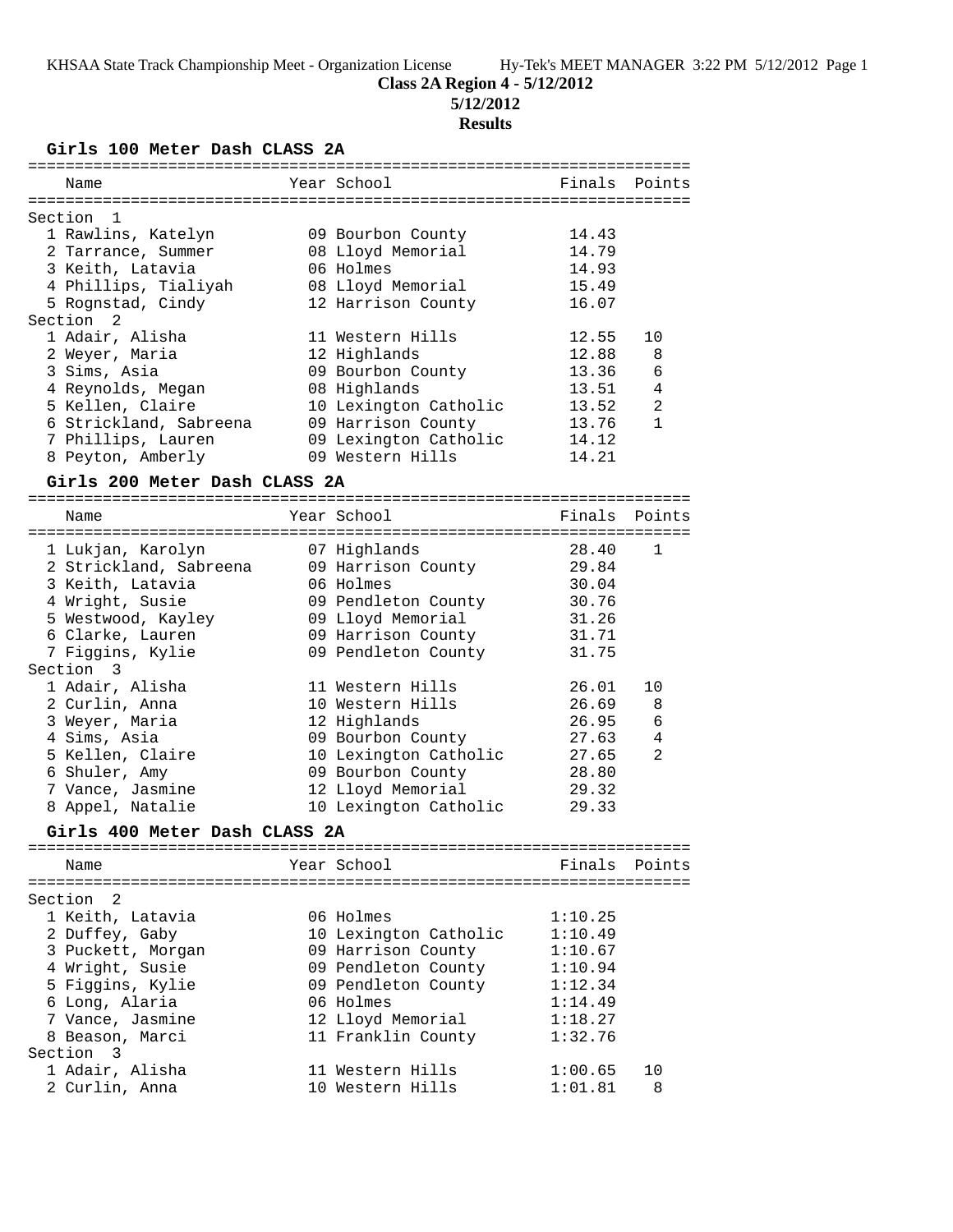**Class 2A Region 4 - 5/12/2012**

**5/12/2012**

**Results**

| Girls 400 Meter Dash CLASS 2A        |                       |          |                |
|--------------------------------------|-----------------------|----------|----------------|
| 3 Thomas, Hannah                     | 09 Harrison County    | 1:02.98  | 6              |
| 4 Carter, Olivia                     | 10 Lexington Catholic | 1:04.34  | 4              |
| 5 Lukjan, Kristyn                    | 09 Highlands          | 1:05.67  | 2              |
| 6 Tully, Shelby                      | 12 Highlands          | 1:06.46  | $\mathbf{1}$   |
| 7 Green, Shelby                      | 10 Lloyd Memorial     | 1:07.98  |                |
| 8 Sims, Asia                         | 09 Bourbon County     | 1:12.40  |                |
| Girls 800 Meter Run CLASS 2A         |                       |          |                |
| Name                                 | Year School           | Finals   | Points         |
| Section<br>1                         |                       |          |                |
| 1 Etherton, Kelsey                   | 10 Highlands          | 2:29.73  | 10             |
| 2 Cook, Rebecca                      | 07 Franklin County    | 2:30.24  | 8              |
| 3 Bochantin, Kerri                   | 11 Franklin County    | 2:33.73  | 6              |
| 4 Bodart, Claire                     | 12 Lexington Catholic | 2:33.76  | $\overline{4}$ |
| 5 Dauer, Paige                       | 10 Highlands          | 2:34.43  | 2              |
| 6 Marshall, Micaela                  | 08 Lloyd Memorial     | 2:43.84  | $\mathbf{1}$   |
| 7 Shuler, Madeline                   | 09 Bourbon County     | 2:48.55  |                |
| 8 Hyman, Danielle                    | 11 Lloyd Memorial     | 2:48.60  |                |
| 9 Montague, Betsy                    | 09 Lexington Catholic | 2:55.74  |                |
| 10 Caudill, Bailey                   | 11 Harrison County    | 3:00.73  |                |
| 11 Tolbert, Alexis                   | 09 Pendleton County   | 3:01.86  |                |
| 12 Horschler, Katlynn                | 12 Harrison County    | 3:03.37  |                |
| 13 Long, Alaria                      | 06 Holmes             | 3:03.61  |                |
| 14 Sparks, Olivia                    | 11 Bourbon County     | 3:04.81  |                |
| Girls 1600 Meter Run CLASS 2A        |                       |          |                |
|                                      |                       |          |                |
|                                      |                       |          |                |
| Name                                 | Year School           | Finals   | Points         |
| 1 Ossege, Lauren                     | 08 Highlands          | 5:34.86  | 10             |
| 2 Farley, Alyssa                     | 10 Highlands          | 5:37.31  | 8              |
| 3 Duncan, Torey                      | 12 Lloyd Memorial     | 5:45.54  | 6              |
| 4 DeNigris, Emily                    | 09 Western Hills      | 5:50.91  | 4              |
| 5 Duncan, Sarah                      | 10 Lloyd Memorial     | 5:53.67  | 2              |
| 6 Ortman, Agnes                      | 12 Lexington Catholic | 5:58.93  | $\mathbf{1}$   |
| 7 Taylor, Kerry                      | 08 Franklin County    | 6:09.50  |                |
| 8 Montague, Betsy                    | 09 Lexington Catholic | 6:37.82  |                |
| 9 Tolbert, Alexis                    | 09 Pendleton County   | 6:40.81  |                |
| 10 Caudill, Bailey                   | 11 Harrison County    | 6:47.06  |                |
| 11 Lunsford, Brittany                | 09 Bourbon County     | 7:09.13  |                |
| 12 Joy, Kayla                        | 10 Harrison County    | 7:18.32  |                |
| 13 Beason, Jamie                     | 08 Franklin County    | 7:58.35  |                |
| Girls 3200 Meter Run CLASS 2A        |                       |          |                |
| Name                                 | Year School           | Finals   | Points         |
|                                      | 08 Highlands          | 12:04.05 | 10             |
| 1 Ossege, Lauren<br>2 Tracy, Frances | 10 Highlands          | 12:18.85 | 8              |
| 3 Duncan, Torey                      | 12 Lloyd Memorial     | 12:25.47 | 6              |
| 4 DeNigris, Emily                    | 09 Western Hills      | 12:47.08 | 4              |
| 5 Duncan, Sarah                      | 10 Lloyd Memorial     | 13:06.65 | 2              |
| 6 King, Emma                         | 10 Lexington Catholic | 13:36.03 | 1              |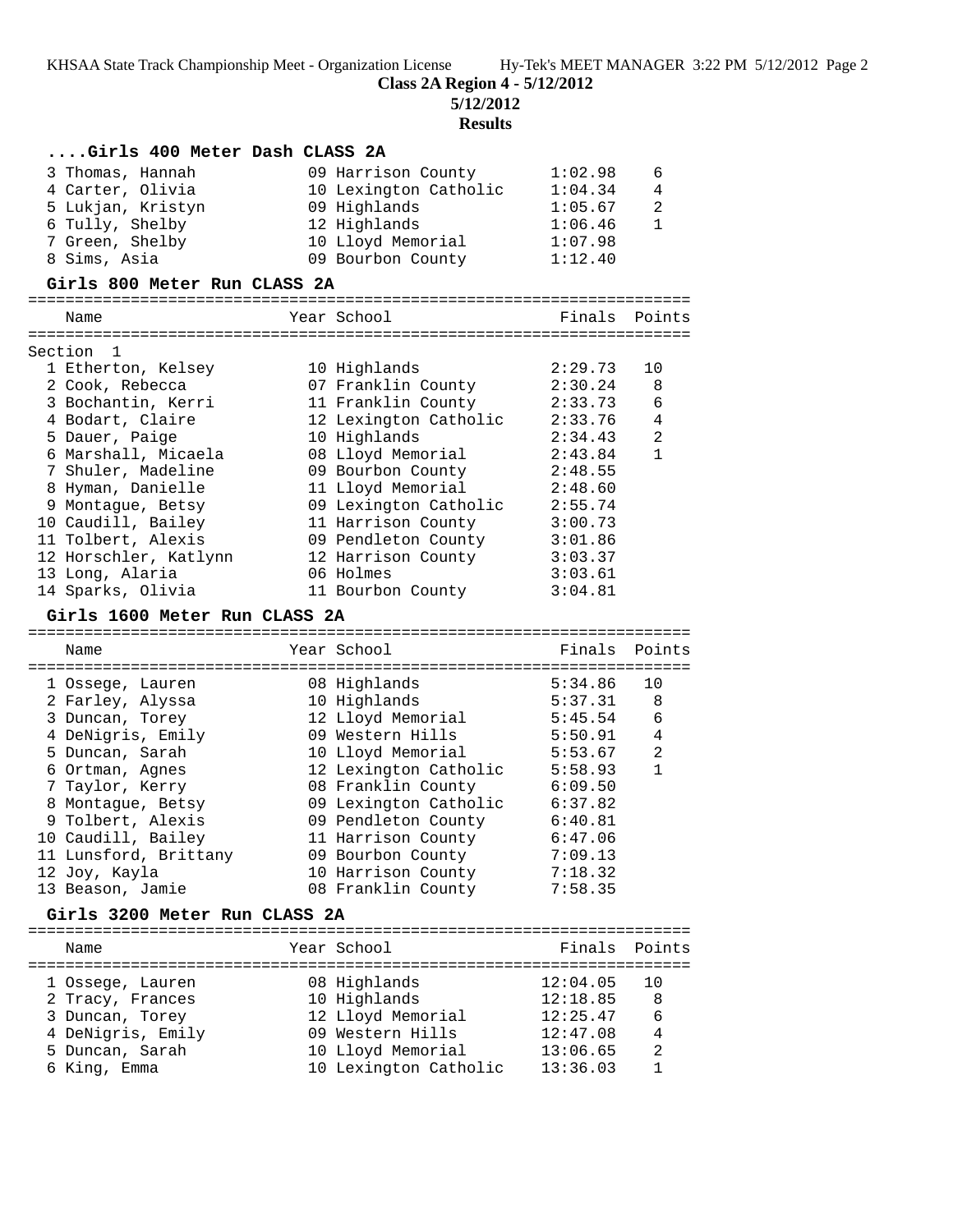**Class 2A Region 4 - 5/12/2012**

**5/12/2012**

**Results**

|                                  | results                                |                |                |
|----------------------------------|----------------------------------------|----------------|----------------|
| Girls 3200 Meter Run CLASS 2A    |                                        |                |                |
| 7 Llanora, Jodi                  | 09 Lexington Catholic                  | 13:48.41       |                |
| 8 Taylor, Kerry                  | 08 Franklin County                     | 15:47.40       |                |
| 9 Burton, Brenna                 | 10 Western Hills                       | 16:49.82       |                |
| Girls 100 Meter Hurdles CLASS 2A |                                        |                |                |
| Name                             | Year School                            | Finals         | Points         |
|                                  |                                        |                |                |
| Section<br>2                     |                                        |                |                |
| 1 Carr, Haley<br>2 Hall, Alaina  | 10 Harrison County<br>10 Western Hills | 16.92<br>17.09 | 10<br>8        |
| 3 Watson, Sydney                 | 12 Highlands                           | 17.27          | 6              |
| 4 Lail, Mia                      | 09 Harrison County                     | 17.96          | $\overline{4}$ |
| 5 Mangold, Bridgette             | 10 Lexington Catholic                  | 18.42          | 2              |
| 6 Critterden, Victoria           | 10 Western Hills                       | 18.94          | $\mathbf{1}$   |
| 7 Monaco, Megan                  | 10 Lloyd Memorial                      | 19.29          |                |
| 8 Manning, Kayla                 | 10 Lexington Catholic                  | 20.39          |                |
| -- Stout, Hannah                 | 12 Bourbon County                      | FS             |                |
| Girls 300 Meter Hurdles CLASS 2A |                                        |                |                |
|                                  | Year School                            | Finals         | Points         |
| Name                             |                                        |                |                |
| 1 Hall, Alaina                   | 10 Western Hills                       | 47.94          | 10             |
| 2 Watson, Sydney                 | 12 Highlands                           | 49.45          | 8              |
| 3 Mangold, Bridgette             | 10 Lexington Catholic                  | 50.46          | 6              |
| 4 Carr, Haley                    | 10 Harrison County                     | 50.72          | $\overline{4}$ |
| 5 Reynolds, Megan                | 08 Highlands                           | 52.47          | 2              |
| 6 Critterden, Victoria           | 10 Western Hills                       | 53.68          | $\mathbf{1}$   |
| 7 Coleman, Rebecca               | 10 Franklin County                     | 54.05          |                |
| 8 Mangold, Camille               | 08 Lexington Catholic                  | 55.23          |                |
| 9 Monaco, Megan                  | 10 Lloyd Memorial                      | 55.69          |                |
| Girls 4x100 Meter Relay CLASS 2A |                                        |                |                |
| School                           |                                        | Finals         | Points         |
|                                  |                                        |                |                |
| Section 1<br>1 Highlands         |                                        | 52.09          | 10             |
| 1) Weyer, Maria 12               | 2) Watson, Sydney 12                   |                |                |
| 3) Bardgett, Anna 10             | 4) Lukjan, Karolyn 07                  |                |                |
| 5) Lukjan, Kristyn 09            | 6) Reynolds, Megan 08                  |                |                |
| 7) Tully, Shelby 12              | 8) Schenck, Hannah 09                  |                |                |
| 2 Harrison County                |                                        | 53.71          | 8              |
| 1) Alas, Jessica 11              | 2) Lesak, Kinsey 10                    |                |                |
| 3) Strickland, Sabreena 09       | 4) Lail, Mia 09                        |                |                |
| 5) Iiles, Tabitha 10             | 6) Rognstad, Cindy 12                  |                |                |
| 7) Nunnelley, Jenna 11           | 8) Mattox, Caylin 10                   |                |                |
| 3 Western Hills                  |                                        | 54.21          | 6              |
| 1) Harrod, Jenna 08              | 2) Peyton, Amberly 09                  |                |                |
| 3) Rowe, Sammie 12               | 4) Leachman, Aja 10                    |                |                |
| 5) Adair, Alisha 11              | 6) Hall, Alaina 10                     |                |                |
| 7) Curlin, Anna 10               | 8) Richardson, Lexi 09                 |                |                |
| 4 Bourbon County                 |                                        | 54.30          | 4              |
| 1) Byars, Anovia 08              | 2) Rawlins, Katelyn 09                 |                |                |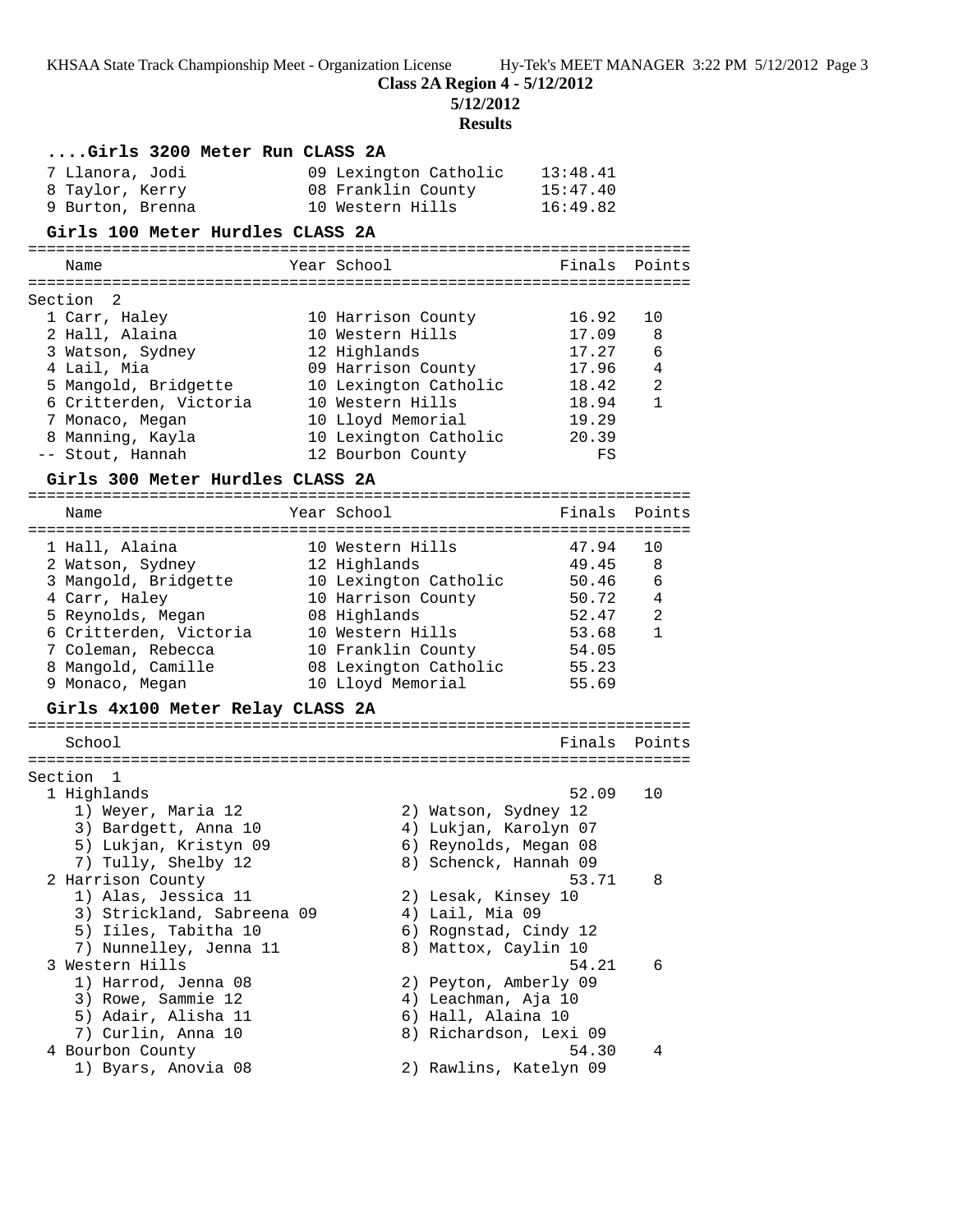**Class 2A Region 4 - 5/12/2012**

**5/12/2012**

#### **Results**

### **....Girls 4x100 Meter Relay CLASS 2A** 3) Sims, Asia 09  $\begin{array}{ccc} 4 & 4 & 5 \end{array}$  Stout, Hannah 12 5) Shuler, Amy 09 6) Litteral, Emily 09 7) Shuler, Madeline 09 8) 5 Lexington Catholic 54.33 2 1) Appel, Natalie 10 2) Kellen, Claire 10 3) Phillips, Lauren 09 (4) Carter, Olivia 10 5) Hurt, Katie 08 (6) 6 Lloyd Memorial 55.52 1 1) Carter, Caitlin 10 2) Ray, Carol 10 3) Vance, Jasmine 12 4) Westwood, Kayley 09 5) Duncan, Sarah 10 6) Tarrance, Summer 08 7) Green, Shelby 10 8) Phillips, Tialiyah 08 **Girls 4x200 Meter Relay CLASS 2A** ======================================================================= School **Finals** Points ======================================================================= 1 Highlands 1:50.45 10 1) Watson, Sydney 12 2) Weyer, Maria 12 3) Tully, Shelby 12  $\hskip1cm$  4) Reynolds, Megan 08 5) Lukjan, Karolyn 07 6) Lukjan, Kristyn 09 7) Bardgett, Anna 10 8) Schenck, Hannah 09 2 Lexington Catholic 1:52.37 8 1) Appel, Natalie 10 2) Kellen, Claire 10 3) Carter, Olivia 10 4) Mangold, Bridgette 10 5) Phillips, Lauren 09 6) Hurt, Katie 08 3 Western Hills 1:53.32 6 1) Harrod, Jenna 08 2) Hall, Alaina 10 3) Rowe, Sammie 12 4) Peyton, Amberly 09 5) Adair, Alisha 11 6) Curlin, Anna 10 7) Richardson, Kolby 10 8) Richardson, Lexi 09 4 Lloyd Memorial 1:55.72 4 1) Carter, Caitlin 10 2) Westwood, Kayley 09 3) Vance, Jasmine 12 (4) Green, Shelby 10 5) Phillips, Tialiyah 08 6) Ray, Carol 10 7) Tarrance, Summer 08 8) Duncan, Sarah 10 5 Harrison County 1:56.58 2 1) Alas, Jessica 11 2) Carr, Haley 10 3) Lail, Mia 09 (4) Lesak, Kinsey 10 5) Strickland, Sabreena 09 6) Rognstad, Cindy 12 7) Mattox, Caylin 10 8) Thomas, Hannah 09 6 Bourbon County 1:56.62 1 1) Byars, Anovia 08 2) Shuler, Amy 09 3) Shuler, Madeline 09 4) Rawlins, Katelyn 09 5) Sims, Asia 09 6) Litteral, Emily 09 7) Stout, Hannah 12 (8) Sparks, Olivia 11 **Girls 4x400 Meter Relay CLASS 2A** ======================================================================= School **Finals Points** ======================================================================= 1 Western Hills 4:13.57 10 1) Adair, Alisha 11 2) Hall, Alaina 10 3) Curlin, Anna 10 (4) Jones, Harper 09 5) Peyton, Amberly 09 6) Rowe, Sammie 12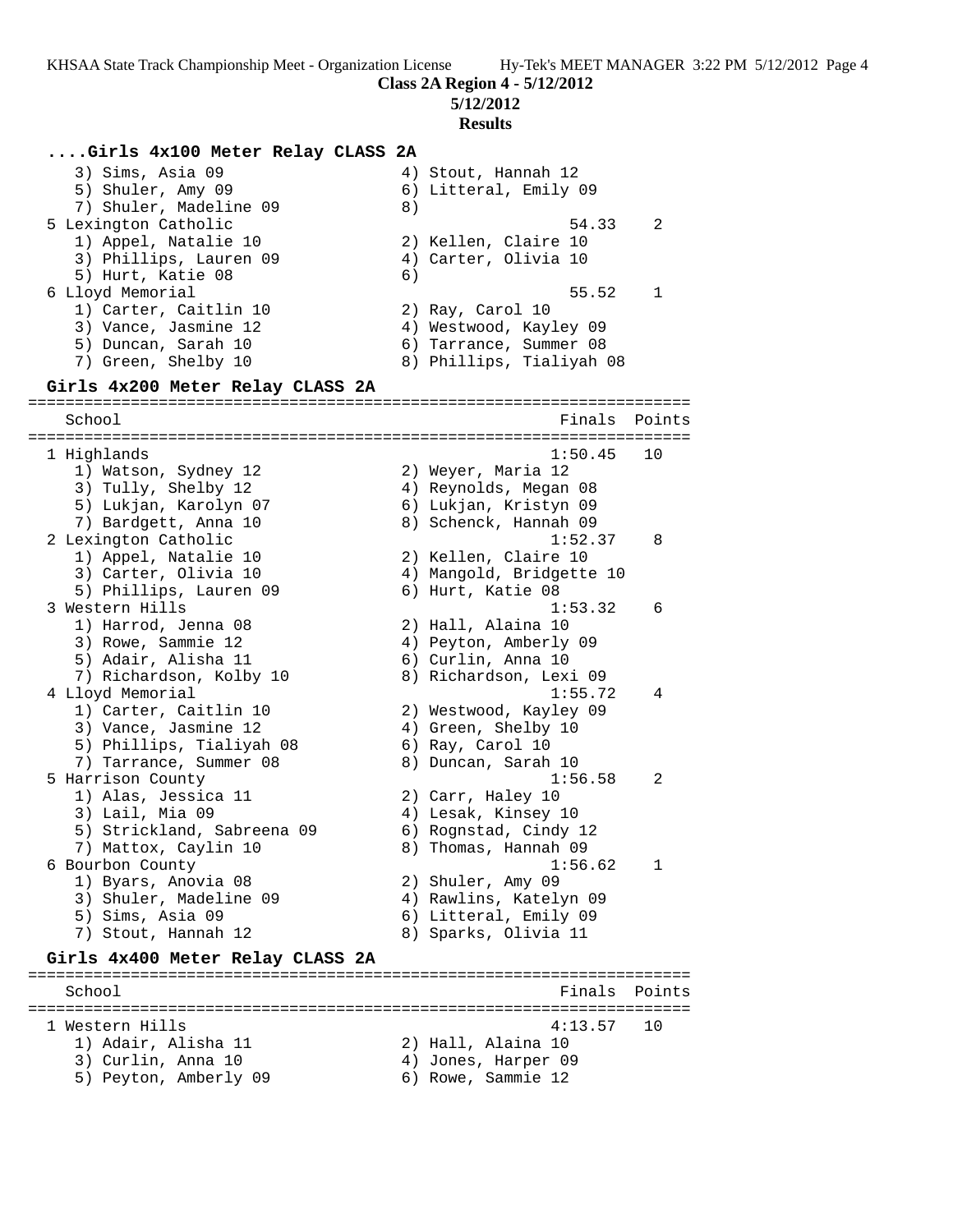# **5/12/2012**

## **Results**

# **....Girls 4x400 Meter Relay CLASS 2A**

| 7) Critterden, Victoria 10       |    | 8) Harrod, Jenna 08      |              |
|----------------------------------|----|--------------------------|--------------|
| 2 Highlands                      |    | 4:25.34                  | 8            |
| 1) Reynolds, Megan 08            |    | 2) Lukjan, Kristyn 09    |              |
| 3) Tully, Shelby 12              |    | 4) Etherton, Kelsey 10   |              |
| 5) Griffith, Beth Ann 07         |    | 6) Schenck, Hannah 09    |              |
| 7) Bardgett, Anna 10             |    | 8) Dauer, Paige 10       |              |
| 3 Harrison County                |    | 4:27.21                  | 6            |
| 1) Alas, Jessica 11              |    | 2) Carr, Haley 10        |              |
| 3) Thomas, Hannah 09             |    | 4) Lesak, Kinsey 10      |              |
| 5) Puckett, Morgan 09            |    | 6) Fry, Taylor 10        |              |
| 7) Clarke, Lauren 09             |    | 8) Caudill, Bailey 11    |              |
| 4 Lexington Catholic             |    | 4:37.54                  | 4            |
| 1) Carter, Olivia 10             |    | 2) Duffey, Gaby 10       |              |
| 3) Ortman, Agnes 12              |    | 4) Bodart, Claire 12     |              |
| 5) Montague, Betsy 09            |    | 6) Appel, Natalie 10     |              |
| 7) Hurt, Katie 08                |    | 8) Mangold, Bridgette 10 |              |
| 5 Bourbon County                 |    | 4:55.00                  | 2            |
| 1) Byars, Anovia 08              |    | 2) Shuler, Amy 09        |              |
| 3) Shuler, Madeline 09           |    | 4) Sparks, Olivia 11     |              |
| 5) Litteral, Emily 09            |    | 6) Rawlins, Katelyn 09   |              |
| 7) Stout, Hannah 12              |    | 8) Sims, Asia 09         |              |
| 6 Lloyd Memorial                 |    | 5:02.46                  | $\mathbf{1}$ |
| 1) Davis, Courtney 11            |    | 2) Hyman, Danielle 11    |              |
| 3) Marshall, Micaela 08          |    | 4) Westwood, Kayley 09   |              |
| 5) Ray, Carol 10                 |    | 6) Tarrance, Summer 08   |              |
| 7) Vance, Jasmine 12             |    | 8) Phillips, Tialiyah 08 |              |
| Girls 4x800 Meter Relay CLASS 2A |    |                          |              |
|                                  |    |                          |              |
|                                  |    |                          |              |
| School                           |    | Finals                   | Points       |
| 1 Highlands                      |    | 10:29.83                 | 10           |
| 1) Dauer, Paige 10               |    | 2) Farley, Alyssa 10     |              |
| 3) Etherton, Kelsey 10           |    | 4) Tracy, Frances 10     |              |
| 5) Ossege, Lauren 08             |    | 6) Ossege, Sydney 07     |              |
| 7) Tully, Shelby 12              | 8) |                          |              |
| 2 Franklin County                |    | 10:33.03                 | 8            |
| 1) White, Nannilena 10           |    | 2) Cook, Rebecca 07      |              |
| 3) Coleman, Rebecca 10           |    | 4) Bochantin, Kerri 11   |              |
| 5) Taylor, Kerry 08              |    | 6) Clouse, Emily 11      |              |
| 7) Timmons, Raven 11             |    | 8) Beason, Jamie 08      |              |
| 3 Lloyd Memorial                 |    | 10:34.35                 | 6            |
| 1) Duncan, Torey 12              |    | 2) Duncan, Sarah 10      |              |
| 3) Davis, Courtney 11            |    | 4) Marshall, Micaela 08  |              |
| 5) Hyman, Danielle 11            |    | 6) Green, Shelby 10      |              |
| 7) Monaco, Megan 10              |    | 8) Westwood, Kayley 09   |              |
| 4 Harrison County                |    | 11:13.01                 | 4            |
| 1) Thomas, Hannah 09             |    | 2) Caudill, Bailey 11    |              |
| 3) Puckett, Morgan 09            |    | 4) Horschler, Katlynn 12 |              |
| 5) Joy, Kayla 10                 |    | 6) Fry, Taylor 10        |              |
| 7) Clarke, Lauren 09             |    | 8) Alas, Jessica 11      |              |
| 5 Lexington Catholic             |    | 11:20.65                 | 2            |
| 1) Ortman, Agnes 12              |    | 2) Montague, Betsy 09    |              |
| 3) Vish, Natalie 10              |    | 4) Bodart, Claire 12     |              |
| 5) King, Emma 10                 |    | 6) Tarr, Emily 12        |              |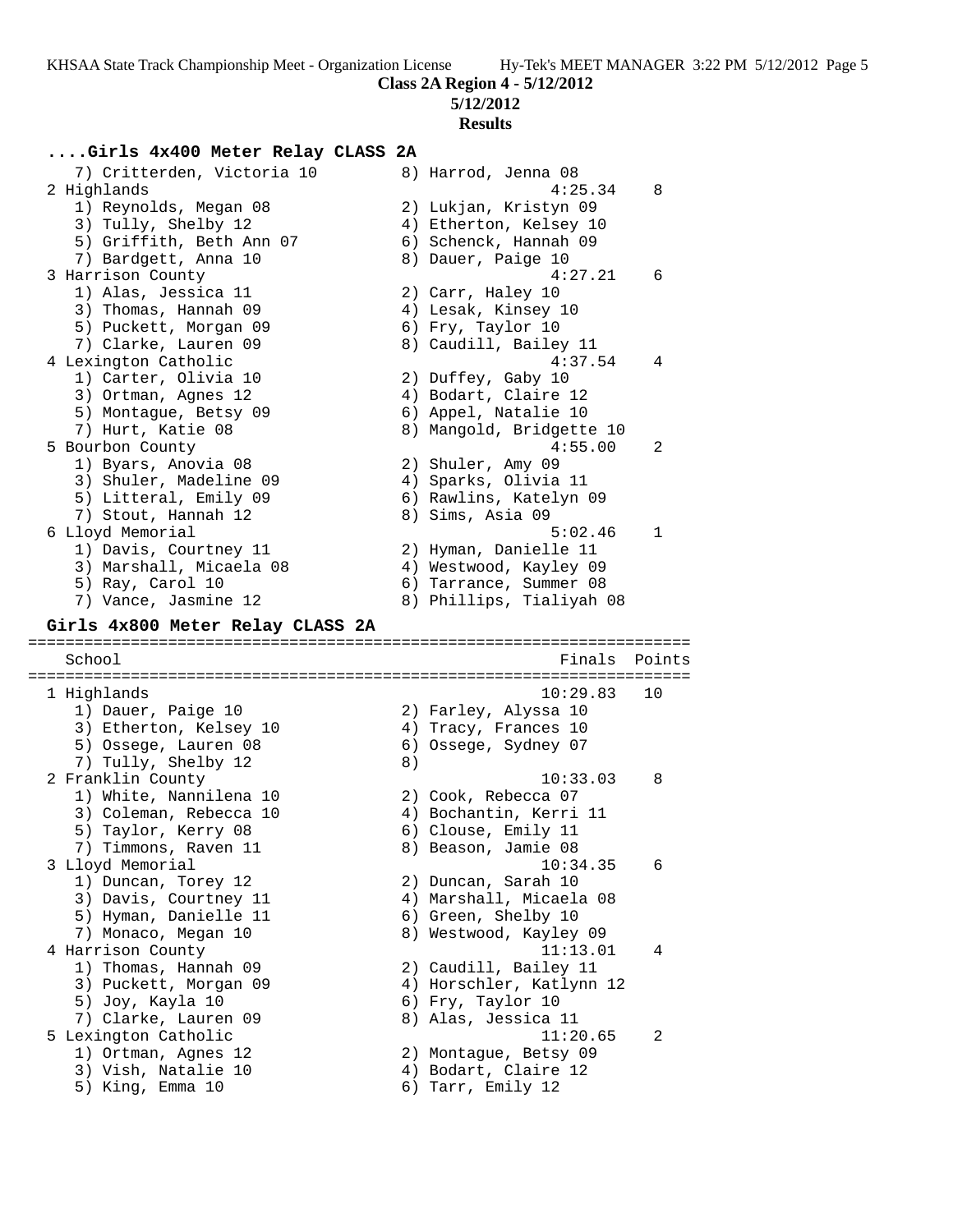**5/12/2012**

### **Results**

# **....Girls 4x800 Meter Relay CLASS 2A**

| 6 Western Hills          | 11:50.24                |
|--------------------------|-------------------------|
| 1) Bradley, Kory 11      | 2) Richardson, Kolby 10 |
| 3) Rowe, Sammie 12       | 4) DeNigris, Emily 09   |
| 5) Jones, Harper 09      | 6) Richardson, Lexi 09  |
| 7) Smith, Hannah 09      | 8) Gilbert, Taylor 09   |
| 7 Bourbon County         | 12:56.29                |
| 1) Lunsford, Brittany 09 | 2) Yazell, Haleigh 08   |
| 3) Sparks, Olivia 11     | 4) Johnson, Kaitlin 08  |
| 5) Young, Melinda 09     | 6) Neal, Courtney 09    |
| 7) Litteral, Emily 09    | 8)                      |
|                          |                         |

## **Boys 100 Meter Dash CLASS 2A**

| Year School<br>Finals<br>Points<br>Name<br>1 Fifer, Mike<br>09 Lloyd Memorial<br>13.03<br>13.46<br>2 Decker, Logan<br>09 Pendleton County<br>12 Pendleton County<br>3 Stahl, Ethan<br>14.74<br>Section <sub>2</sub><br>1 Holman, Brent<br>09 Bourbon County<br>11.92<br>2 Hurst, Landon<br>08 Franklin County<br>11.96<br>09 Harrison County<br>3 Hunter, Justin<br>12.16<br>4 Nicholson, Mason<br>11 Western Hills<br>12.33<br>10 Lexington Catholic<br>12.51<br>5 Ritchie, Stephen<br>6 Myers, Blake<br>11 Highlands<br>12.57<br>7 Olds, Jacob<br>10 Western Hills<br>12.60<br>8 Cox, Hayden<br>10 Bourbon County<br>12.83<br>Section<br>3<br>1 Timmons, Ryan<br>11 Franklin County<br>10.97<br>10<br>2 Bray, Tyler<br>12 Lloyd Memorial<br>11.44<br>8<br>3 Batts, Thomas<br>12 Covington Catholic<br>11.51<br>6<br>4 Hall, Campbell<br>12 Harrison County<br>4<br>11.61<br>2<br>5 Clark, Christian<br>12 Covington Catholic<br>11.76<br>11.89<br>$\mathbf{1}$<br>6 Scruggs, Jonathan<br>10 Holmes<br>7 Price, Marc<br>12 Holmes<br>12.03<br>12 Lexington Catholic<br>-- Bennet, Rashad<br>FS<br>Boys 200 Meter Dash CLASS 2A<br>Year School<br>Finals<br>Points<br>Name<br>Section 2<br>1 Nicholson, Mason<br>24.28<br>11 Western Hills<br>24.43<br>2 May, Austin<br>09 Western Hills<br>3 Christian, David<br>11 Highlands<br>24.44<br>09 Covington Catholic<br>4 McDowell, Logan<br>24.80<br>5 Withers, Dylan<br>10 Lloyd Memorial<br>25.49<br>6 Cookendoefer, Hunter<br>09 Pendleton County<br>26.83<br>7 Pulsfort, Jared<br>07 Highlands<br>27.19<br>11 Bourbon County<br>27.91<br>8 Gomez, Joey<br>Section 3<br>1 Timmons, Ryan<br>10<br>11 Franklin County<br>22.47<br>2 Wachs, Adam<br>12 Lexington Catholic<br>23.17<br>8<br>12 Lexington Catholic<br>3 Bennet, Rashad<br>23.31<br>6 |                   |  |                    |       |   |
|-------------------------------------------------------------------------------------------------------------------------------------------------------------------------------------------------------------------------------------------------------------------------------------------------------------------------------------------------------------------------------------------------------------------------------------------------------------------------------------------------------------------------------------------------------------------------------------------------------------------------------------------------------------------------------------------------------------------------------------------------------------------------------------------------------------------------------------------------------------------------------------------------------------------------------------------------------------------------------------------------------------------------------------------------------------------------------------------------------------------------------------------------------------------------------------------------------------------------------------------------------------------------------------------------------------------------------------------------------------------------------------------------------------------------------------------------------------------------------------------------------------------------------------------------------------------------------------------------------------------------------------------------------------------------------------------------------------------------------------------------------------------------------------------------|-------------------|--|--------------------|-------|---|
|                                                                                                                                                                                                                                                                                                                                                                                                                                                                                                                                                                                                                                                                                                                                                                                                                                                                                                                                                                                                                                                                                                                                                                                                                                                                                                                                                                                                                                                                                                                                                                                                                                                                                                                                                                                                 |                   |  |                    |       |   |
|                                                                                                                                                                                                                                                                                                                                                                                                                                                                                                                                                                                                                                                                                                                                                                                                                                                                                                                                                                                                                                                                                                                                                                                                                                                                                                                                                                                                                                                                                                                                                                                                                                                                                                                                                                                                 |                   |  |                    |       |   |
|                                                                                                                                                                                                                                                                                                                                                                                                                                                                                                                                                                                                                                                                                                                                                                                                                                                                                                                                                                                                                                                                                                                                                                                                                                                                                                                                                                                                                                                                                                                                                                                                                                                                                                                                                                                                 |                   |  |                    |       |   |
|                                                                                                                                                                                                                                                                                                                                                                                                                                                                                                                                                                                                                                                                                                                                                                                                                                                                                                                                                                                                                                                                                                                                                                                                                                                                                                                                                                                                                                                                                                                                                                                                                                                                                                                                                                                                 |                   |  |                    |       |   |
|                                                                                                                                                                                                                                                                                                                                                                                                                                                                                                                                                                                                                                                                                                                                                                                                                                                                                                                                                                                                                                                                                                                                                                                                                                                                                                                                                                                                                                                                                                                                                                                                                                                                                                                                                                                                 |                   |  |                    |       |   |
|                                                                                                                                                                                                                                                                                                                                                                                                                                                                                                                                                                                                                                                                                                                                                                                                                                                                                                                                                                                                                                                                                                                                                                                                                                                                                                                                                                                                                                                                                                                                                                                                                                                                                                                                                                                                 |                   |  |                    |       |   |
|                                                                                                                                                                                                                                                                                                                                                                                                                                                                                                                                                                                                                                                                                                                                                                                                                                                                                                                                                                                                                                                                                                                                                                                                                                                                                                                                                                                                                                                                                                                                                                                                                                                                                                                                                                                                 |                   |  |                    |       |   |
|                                                                                                                                                                                                                                                                                                                                                                                                                                                                                                                                                                                                                                                                                                                                                                                                                                                                                                                                                                                                                                                                                                                                                                                                                                                                                                                                                                                                                                                                                                                                                                                                                                                                                                                                                                                                 |                   |  |                    |       |   |
|                                                                                                                                                                                                                                                                                                                                                                                                                                                                                                                                                                                                                                                                                                                                                                                                                                                                                                                                                                                                                                                                                                                                                                                                                                                                                                                                                                                                                                                                                                                                                                                                                                                                                                                                                                                                 |                   |  |                    |       |   |
|                                                                                                                                                                                                                                                                                                                                                                                                                                                                                                                                                                                                                                                                                                                                                                                                                                                                                                                                                                                                                                                                                                                                                                                                                                                                                                                                                                                                                                                                                                                                                                                                                                                                                                                                                                                                 |                   |  |                    |       |   |
|                                                                                                                                                                                                                                                                                                                                                                                                                                                                                                                                                                                                                                                                                                                                                                                                                                                                                                                                                                                                                                                                                                                                                                                                                                                                                                                                                                                                                                                                                                                                                                                                                                                                                                                                                                                                 |                   |  |                    |       |   |
|                                                                                                                                                                                                                                                                                                                                                                                                                                                                                                                                                                                                                                                                                                                                                                                                                                                                                                                                                                                                                                                                                                                                                                                                                                                                                                                                                                                                                                                                                                                                                                                                                                                                                                                                                                                                 |                   |  |                    |       |   |
|                                                                                                                                                                                                                                                                                                                                                                                                                                                                                                                                                                                                                                                                                                                                                                                                                                                                                                                                                                                                                                                                                                                                                                                                                                                                                                                                                                                                                                                                                                                                                                                                                                                                                                                                                                                                 |                   |  |                    |       |   |
|                                                                                                                                                                                                                                                                                                                                                                                                                                                                                                                                                                                                                                                                                                                                                                                                                                                                                                                                                                                                                                                                                                                                                                                                                                                                                                                                                                                                                                                                                                                                                                                                                                                                                                                                                                                                 |                   |  |                    |       |   |
|                                                                                                                                                                                                                                                                                                                                                                                                                                                                                                                                                                                                                                                                                                                                                                                                                                                                                                                                                                                                                                                                                                                                                                                                                                                                                                                                                                                                                                                                                                                                                                                                                                                                                                                                                                                                 |                   |  |                    |       |   |
|                                                                                                                                                                                                                                                                                                                                                                                                                                                                                                                                                                                                                                                                                                                                                                                                                                                                                                                                                                                                                                                                                                                                                                                                                                                                                                                                                                                                                                                                                                                                                                                                                                                                                                                                                                                                 |                   |  |                    |       |   |
|                                                                                                                                                                                                                                                                                                                                                                                                                                                                                                                                                                                                                                                                                                                                                                                                                                                                                                                                                                                                                                                                                                                                                                                                                                                                                                                                                                                                                                                                                                                                                                                                                                                                                                                                                                                                 |                   |  |                    |       |   |
|                                                                                                                                                                                                                                                                                                                                                                                                                                                                                                                                                                                                                                                                                                                                                                                                                                                                                                                                                                                                                                                                                                                                                                                                                                                                                                                                                                                                                                                                                                                                                                                                                                                                                                                                                                                                 |                   |  |                    |       |   |
|                                                                                                                                                                                                                                                                                                                                                                                                                                                                                                                                                                                                                                                                                                                                                                                                                                                                                                                                                                                                                                                                                                                                                                                                                                                                                                                                                                                                                                                                                                                                                                                                                                                                                                                                                                                                 |                   |  |                    |       |   |
|                                                                                                                                                                                                                                                                                                                                                                                                                                                                                                                                                                                                                                                                                                                                                                                                                                                                                                                                                                                                                                                                                                                                                                                                                                                                                                                                                                                                                                                                                                                                                                                                                                                                                                                                                                                                 |                   |  |                    |       |   |
|                                                                                                                                                                                                                                                                                                                                                                                                                                                                                                                                                                                                                                                                                                                                                                                                                                                                                                                                                                                                                                                                                                                                                                                                                                                                                                                                                                                                                                                                                                                                                                                                                                                                                                                                                                                                 |                   |  |                    |       |   |
|                                                                                                                                                                                                                                                                                                                                                                                                                                                                                                                                                                                                                                                                                                                                                                                                                                                                                                                                                                                                                                                                                                                                                                                                                                                                                                                                                                                                                                                                                                                                                                                                                                                                                                                                                                                                 |                   |  |                    |       |   |
|                                                                                                                                                                                                                                                                                                                                                                                                                                                                                                                                                                                                                                                                                                                                                                                                                                                                                                                                                                                                                                                                                                                                                                                                                                                                                                                                                                                                                                                                                                                                                                                                                                                                                                                                                                                                 |                   |  |                    |       |   |
|                                                                                                                                                                                                                                                                                                                                                                                                                                                                                                                                                                                                                                                                                                                                                                                                                                                                                                                                                                                                                                                                                                                                                                                                                                                                                                                                                                                                                                                                                                                                                                                                                                                                                                                                                                                                 |                   |  |                    |       |   |
|                                                                                                                                                                                                                                                                                                                                                                                                                                                                                                                                                                                                                                                                                                                                                                                                                                                                                                                                                                                                                                                                                                                                                                                                                                                                                                                                                                                                                                                                                                                                                                                                                                                                                                                                                                                                 |                   |  |                    |       |   |
|                                                                                                                                                                                                                                                                                                                                                                                                                                                                                                                                                                                                                                                                                                                                                                                                                                                                                                                                                                                                                                                                                                                                                                                                                                                                                                                                                                                                                                                                                                                                                                                                                                                                                                                                                                                                 |                   |  |                    |       |   |
|                                                                                                                                                                                                                                                                                                                                                                                                                                                                                                                                                                                                                                                                                                                                                                                                                                                                                                                                                                                                                                                                                                                                                                                                                                                                                                                                                                                                                                                                                                                                                                                                                                                                                                                                                                                                 |                   |  |                    |       |   |
|                                                                                                                                                                                                                                                                                                                                                                                                                                                                                                                                                                                                                                                                                                                                                                                                                                                                                                                                                                                                                                                                                                                                                                                                                                                                                                                                                                                                                                                                                                                                                                                                                                                                                                                                                                                                 |                   |  |                    |       |   |
|                                                                                                                                                                                                                                                                                                                                                                                                                                                                                                                                                                                                                                                                                                                                                                                                                                                                                                                                                                                                                                                                                                                                                                                                                                                                                                                                                                                                                                                                                                                                                                                                                                                                                                                                                                                                 |                   |  |                    |       |   |
|                                                                                                                                                                                                                                                                                                                                                                                                                                                                                                                                                                                                                                                                                                                                                                                                                                                                                                                                                                                                                                                                                                                                                                                                                                                                                                                                                                                                                                                                                                                                                                                                                                                                                                                                                                                                 |                   |  |                    |       |   |
|                                                                                                                                                                                                                                                                                                                                                                                                                                                                                                                                                                                                                                                                                                                                                                                                                                                                                                                                                                                                                                                                                                                                                                                                                                                                                                                                                                                                                                                                                                                                                                                                                                                                                                                                                                                                 |                   |  |                    |       |   |
|                                                                                                                                                                                                                                                                                                                                                                                                                                                                                                                                                                                                                                                                                                                                                                                                                                                                                                                                                                                                                                                                                                                                                                                                                                                                                                                                                                                                                                                                                                                                                                                                                                                                                                                                                                                                 |                   |  |                    |       |   |
|                                                                                                                                                                                                                                                                                                                                                                                                                                                                                                                                                                                                                                                                                                                                                                                                                                                                                                                                                                                                                                                                                                                                                                                                                                                                                                                                                                                                                                                                                                                                                                                                                                                                                                                                                                                                 |                   |  |                    |       |   |
|                                                                                                                                                                                                                                                                                                                                                                                                                                                                                                                                                                                                                                                                                                                                                                                                                                                                                                                                                                                                                                                                                                                                                                                                                                                                                                                                                                                                                                                                                                                                                                                                                                                                                                                                                                                                 |                   |  |                    |       |   |
|                                                                                                                                                                                                                                                                                                                                                                                                                                                                                                                                                                                                                                                                                                                                                                                                                                                                                                                                                                                                                                                                                                                                                                                                                                                                                                                                                                                                                                                                                                                                                                                                                                                                                                                                                                                                 |                   |  |                    |       |   |
|                                                                                                                                                                                                                                                                                                                                                                                                                                                                                                                                                                                                                                                                                                                                                                                                                                                                                                                                                                                                                                                                                                                                                                                                                                                                                                                                                                                                                                                                                                                                                                                                                                                                                                                                                                                                 |                   |  |                    |       |   |
|                                                                                                                                                                                                                                                                                                                                                                                                                                                                                                                                                                                                                                                                                                                                                                                                                                                                                                                                                                                                                                                                                                                                                                                                                                                                                                                                                                                                                                                                                                                                                                                                                                                                                                                                                                                                 |                   |  |                    |       |   |
|                                                                                                                                                                                                                                                                                                                                                                                                                                                                                                                                                                                                                                                                                                                                                                                                                                                                                                                                                                                                                                                                                                                                                                                                                                                                                                                                                                                                                                                                                                                                                                                                                                                                                                                                                                                                 |                   |  |                    |       |   |
|                                                                                                                                                                                                                                                                                                                                                                                                                                                                                                                                                                                                                                                                                                                                                                                                                                                                                                                                                                                                                                                                                                                                                                                                                                                                                                                                                                                                                                                                                                                                                                                                                                                                                                                                                                                                 |                   |  |                    |       |   |
|                                                                                                                                                                                                                                                                                                                                                                                                                                                                                                                                                                                                                                                                                                                                                                                                                                                                                                                                                                                                                                                                                                                                                                                                                                                                                                                                                                                                                                                                                                                                                                                                                                                                                                                                                                                                 | 4 Clarke, Brandon |  | 12 Harrison County | 23.57 | 4 |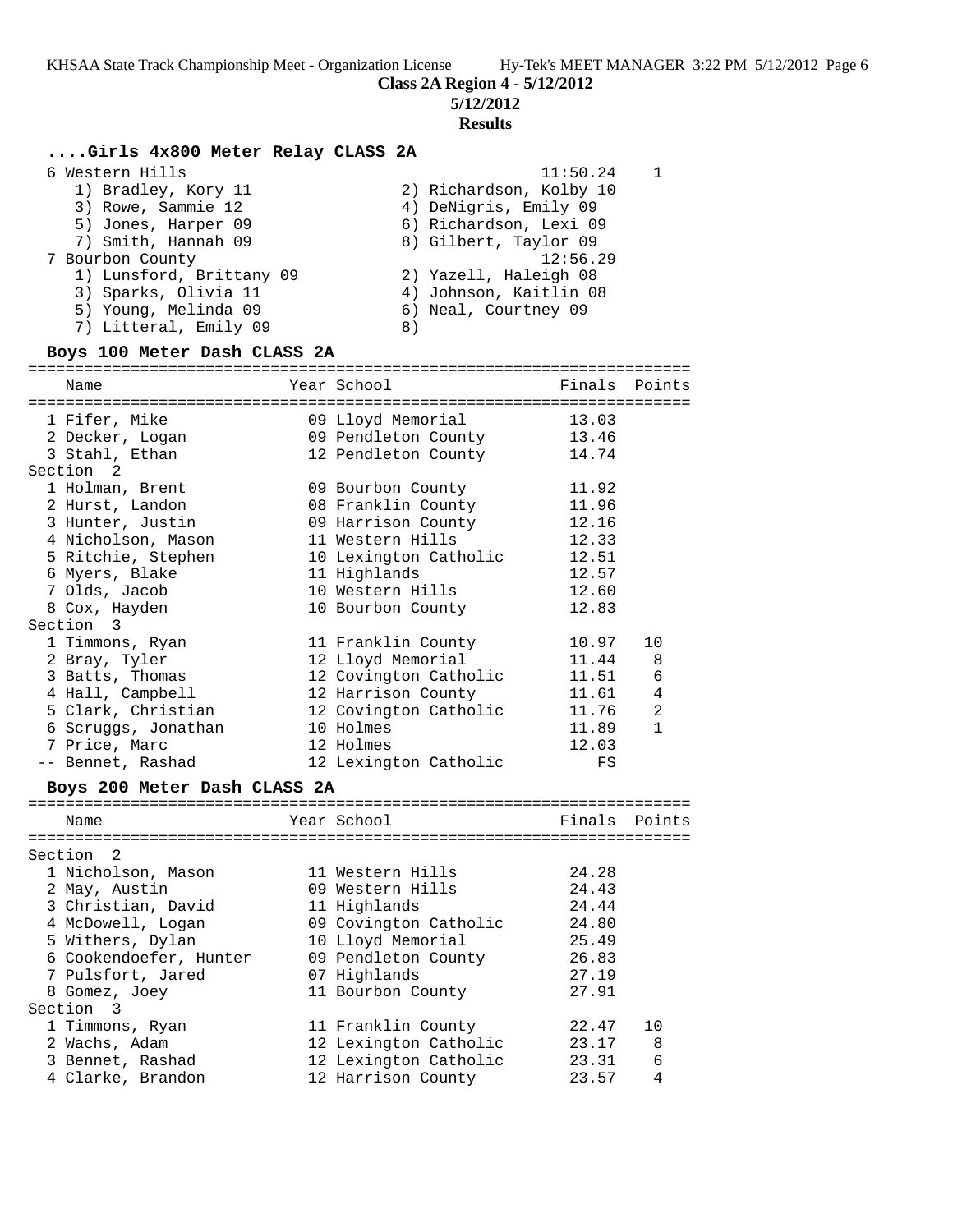**5/12/2012**

**Results**

| Boys 200 Meter Dash CLASS 2A |                                                                                                                |               |              |
|------------------------------|----------------------------------------------------------------------------------------------------------------|---------------|--------------|
| 5 Hurst, Landon              | 08 Franklin County                                                                                             | 23.82         | 2            |
| 6 Price, Marc                | 12 Holmes                                                                                                      | 23.86         | $\mathbf{1}$ |
| 7 Kendall, Scott             | 11 Harrison County                                                                                             | 23.89         |              |
| 8 Holman, Brent              | 09 Bourbon County                                                                                              | 24.15         |              |
| 9 Harrison, Sam              | 12 Pendleton County 24.96                                                                                      |               |              |
| Boys 400 Meter Dash CLASS 2A |                                                                                                                |               |              |
|                              |                                                                                                                |               |              |
| Name                         | Year School                                                                                                    | Finals Points |              |
| Section 2                    |                                                                                                                |               |              |
| 1 Gomez, Joey                | 11 Bourbon County                                                                                              | 56.15         |              |
| 2 Lewis, Jordan              | 12 Western Hills                                                                                               | 56.40         |              |
| 3 Dixon, Victor              | 10 Bourbon County                                                                                              | 56.88         |              |
| 4 Pulsfort, Jared            | 07 Highlands                                                                                                   | 57.65         |              |
| 5 Dickerson, Brian           | 09 Holmes                                                                                                      | 1:00.18       |              |
| 6 Gutierrez, Sergio          | 10 Lloyd Memorial                                                                                              | 1:00.59       |              |
| 7 Tinsley, Ben               | 09 Western Hills                                                                                               | 1:01.28       |              |
| 8 Nawls, Darius              | 10 Lloyd Memorial                                                                                              | 1:05.73       |              |
| Section 3                    |                                                                                                                |               |              |
| 1 Clarke, Brandon            | 12 Harrison County                                                                                             | 50.13         | 10           |
| 2 Wachs, Adam                | 12 Lexington Catholic 50.25                                                                                    |               | 8            |
| 3 Babbage, Brian             | 12 Lexington Catholic                                                                                          | $50.53$ 6     |              |
| 4 Hall, Campbell             | 12 Harrison County                                                                                             | 51.22 4       |              |
| 5 Greene, Ryan               | 10 Highlands                                                                                                   | 51.90         | 2            |
| 6 Panoushek, Ryan            | 12 Covington Catholic                                                                                          | 52.90         | $\mathbf{1}$ |
| 7 Harrison, Sam              | 12 Pendleton County                                                                                            | 54.21         |              |
| 8 Mincy, Shawndale           | 08 Holmes                                                                                                      | 55.15         |              |
| 9 List, Jake                 | 11 Covington Catholic                                                                                          | 55.46         |              |
| Boys 800 Meter Run CLASS 2A  |                                                                                                                |               |              |
| Name                         | Year School                                                                                                    | Finals Points |              |
|                              |                                                                                                                |               |              |
| Section 1                    |                                                                                                                |               |              |
| 1 Baker, Thomas              | 12 Lexington Catholic                                                                                          | 2:02.91       | 10           |
| 2 Flynn, Alex                | 12 Covington Catholic 2:04.03                                                                                  |               | -8           |
| 3 Huffman, Austin            | 12 Western Hills                                                                                               | 2:04.50       | 6            |
| 4 Martin, Tyler              | 12 Harrison County                                                                                             | $2:05.09$ 4   |              |
| 5 Thomas, Joe                | 11 Harrison County                                                                                             | 2:09.05       | 2            |
| 6 Oder, Ryan                 | 12 Holmes and the state of the state of the state of the state of the state of the state of the state of the s | 2:10.00       | $\mathbf 1$  |
| 7 Schieman, Eric             | 12 Covington Catholic                                                                                          | 2:12.58       |              |
| 8 Howell, Jacob              | 12 Pendleton County                                                                                            | 2:12.66       |              |
| 9 Hughes, Grant              | 12 Western Hills                                                                                               | 2:13.31       |              |
| 10 Johnson, Cameron          | 10 Holmes                                                                                                      | 2:15.91       |              |
| 11 Franxman, Montgomery      | 09 Pendleton County                                                                                            | 2:18.27       |              |
| 12 Smith, James              | 09 Highlands                                                                                                   | 2:19.41       |              |
| 13 Hunt, Ben                 | 07 Lloyd Memorial                                                                                              | 2:20.81       |              |
| 14 Naylor, Duncan            | 10 Lexington Catholic                                                                                          | 2:22.20       |              |
| 15 Disibio, Nick             | 11 Lloyd Memorial                                                                                              | 2:23.53       |              |
| 16 Wright, Alex              | 09 Bourbon County                                                                                              | 2:32.16       |              |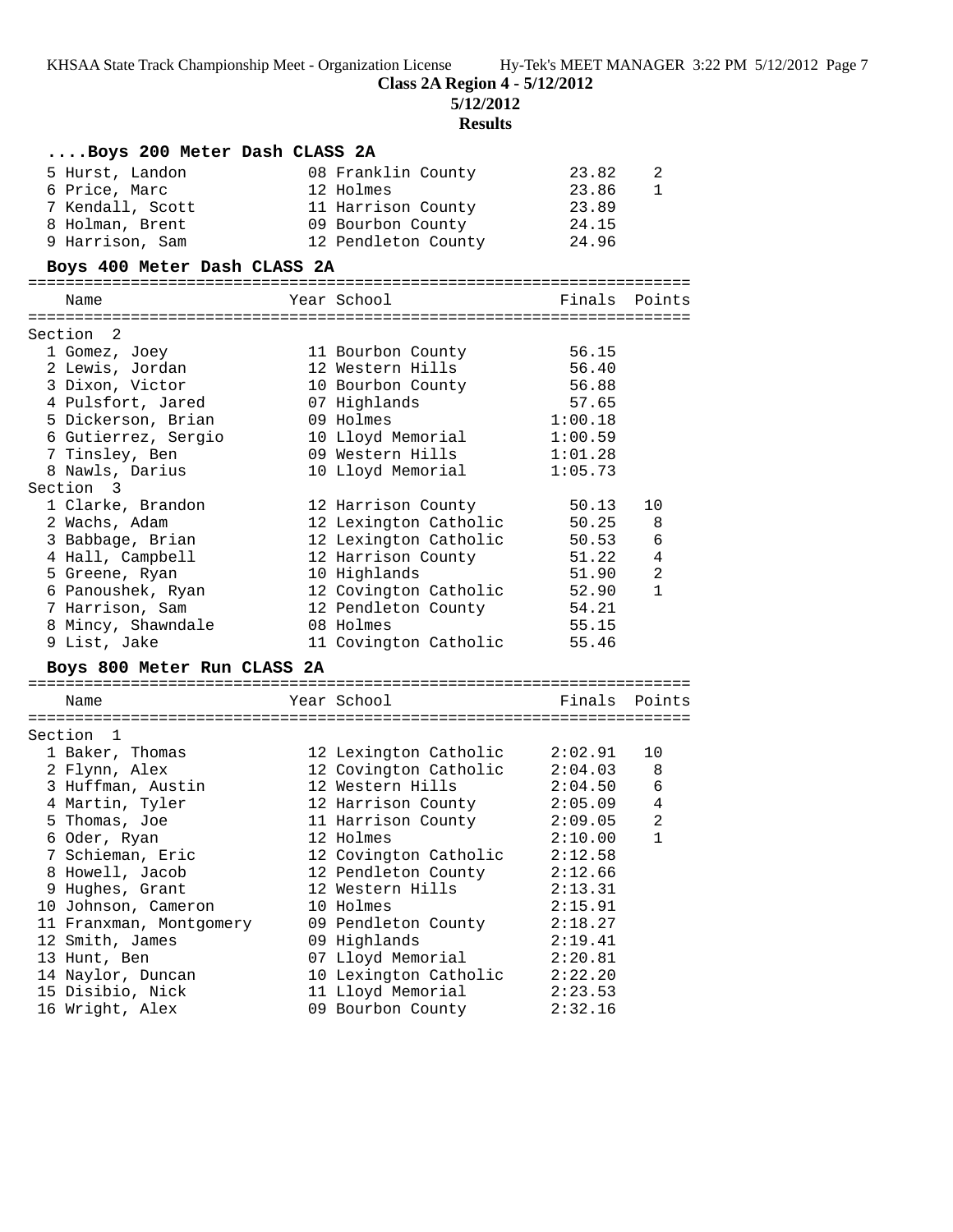**5/12/2012**

## **Results**

## **Boys 1600 Meter Run CLASS 2A**

| Name                            | Year School               |          | Finals Points  |
|---------------------------------|---------------------------|----------|----------------|
|                                 |                           |          |                |
| 1 Laureano, Nicholas            | 11 Lexington Catholic     | 4:34.80  | 10             |
| 2 Griffith, John Michael        | 10 Highlands              | 4:36.52  | 8              |
| 3 Faulconer, Joey               | 11 Harrison County        | 4:40.02  | 6              |
| 4 Marsh, Jacob                  | 12 Harrison County        | 4:43.25  | 4              |
| 5 Henn, Alex                    | 12 Lloyd Memorial         | 4:43.46  | $\overline{2}$ |
| 6 Menke, Brian                  | 10 Covington Catholic     | 4:44.59  | $\mathbf{1}$   |
| 7 Laureano, Jack                | 09 Lexington Catholic     | 4:48.30  |                |
| 8 Nix, Tyler                    | 11 Western Hills          | 4:55.54  |                |
| 9 Hanser, Jacob                 | 12 Pendleton County       | 4:55.83  |                |
| 10 Howell, Jacob                | 12 Pendleton County       | 4:56.00  |                |
| 11 Ruwe, Sam                    | 12 Covington Catholic     | 5:02.63  |                |
| 12 Johnson, Cameron             | 10 Holmes                 | 5:04.76  |                |
| 13 Hughes, Grant                | 12 Western Hills          | 5:13.43  |                |
| 14 Sanguigni, Michael           | 09 Bourbon County 5:24.80 |          |                |
| 15 Davis, Kyle                  | 08 Lloyd Memorial         | 5:52.73  |                |
| Boys 3200 Meter Run CLASS 2A    |                           |          |                |
|                                 |                           |          |                |
| Name                            | Year School               | Finals   | Points         |
|                                 |                           |          |                |
| 1 Laureano, Nicholas            | 11 Lexington Catholic     | 10:02.94 | 10             |
| 2 Griffith, John Michael        | 10 Highlands              | 10:06.45 | 8              |
| 3 Menke, Brian                  | 10 Covington Catholic     | 10:11.47 | 6              |
| 4 Carr, Grant                   | 10 Harrison County        | 10:31.64 | 4              |
| 5 Couch, Bradley                | 10 Covington Catholic     | 10:37.09 | 2              |
| 6 Hanser, Jacob                 | 12 Pendleton County       | 10:49.26 | $\mathbf{1}$   |
| 7 Henn, Alex                    | 12 Lloyd Memorial         | 10:50.75 |                |
| 8 Wyatt, Brian                  | 11 Franklin County        | 10:56.39 |                |
| 9 Kruse, Cam                    | 11 Highlands              | 11:01.34 |                |
| 10 Laureano, Jack               | 09 Lexington Catholic     | 11:11.93 |                |
| 11 Faulconer, Joey              | 11 Harrison County        | 11:14.82 |                |
| 12 Wasson, Zack                 | 12 Western Hills          | 12:19.10 |                |
| 13 Wilson, Jaylin               | 11 Holmes                 | 12:37.68 |                |
| 14 Davis, Kyle                  | 08 Lloyd Memorial         | 13:28.15 |                |
| Boys 110 Meter Hurdles CLASS 2A |                           |          |                |
|                                 |                           |          |                |
| Name                            | Year School               | Finals   | Points         |
| 1 List, Jake                    | 11 Covington Catholic     | 20.24    |                |
| 2 Panoushek, Sean               | 10 Covington Catholic     | 20.25    |                |
| 3 Vanorio, Caleb                | 09 Pendleton County       | 23.97    |                |
| Section<br>2                    |                           |          |                |
|                                 | 12 Lloyd Memorial         |          |                |
| 1 Bray, Tyler                   | 10 Western Hills          | 14.93    | 10             |
| 2 Murphy, Cameron               |                           | 15.53    | 8              |
| 3 Klapheke, Daniel              | 11 Harrison County        | 16.59    | 6              |
| 4 Pratt, Joey                   | 12 Harrison County        | 17.31    | 4              |
| 5 May, Austin                   | 09 Western Hills          | 19.67    | 2              |
| 6 Scott, Jonathon               | 12 Bourbon County         | 20.18    | 1              |
| 7 Brumfield, Desean             | 08 Holmes                 | 20.81    |                |
| 8 Kirk, Isaiah                  | 08 Holmes                 | 22.89    |                |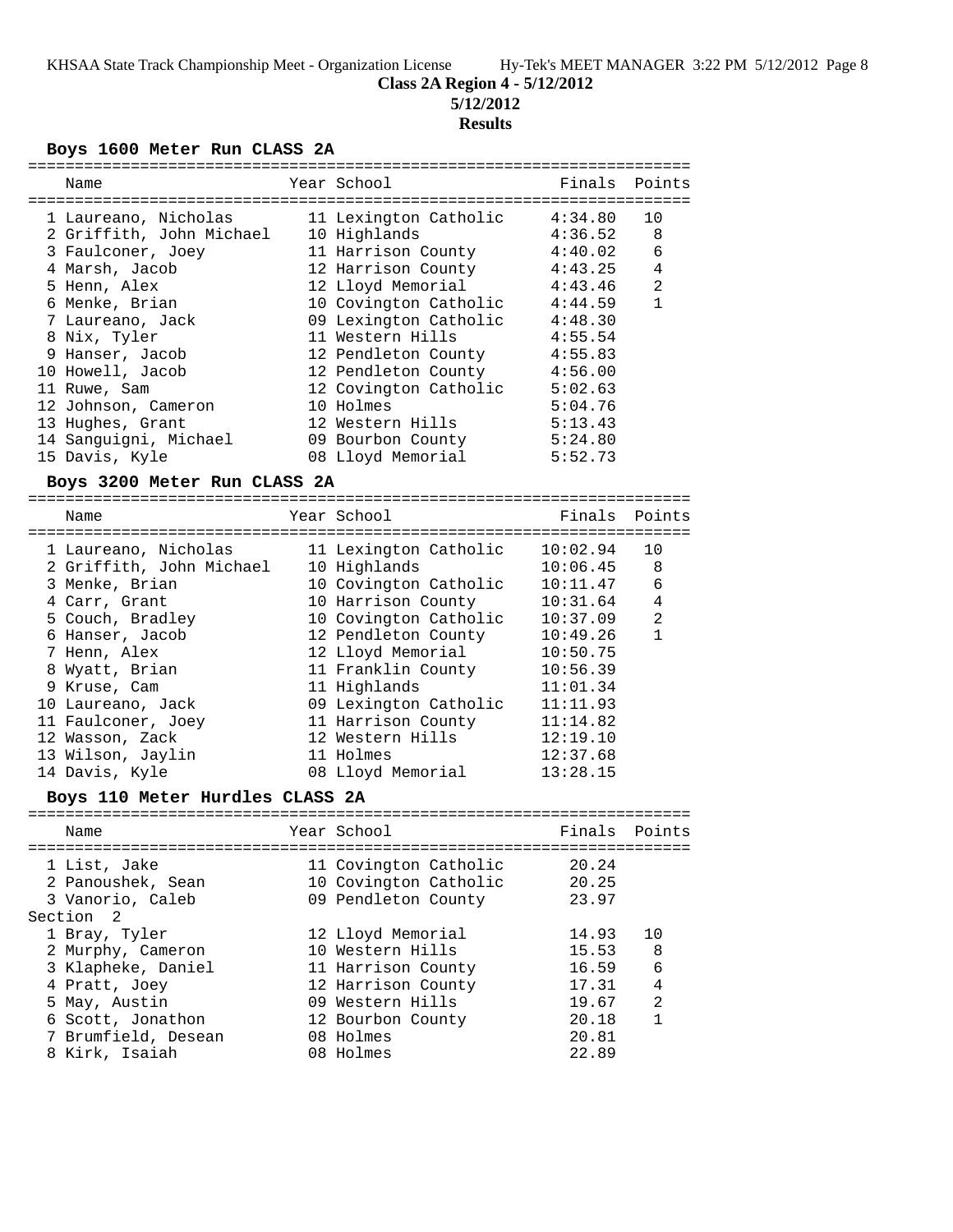# **Class 2A Region 4 - 5/12/2012**

**5/12/2012**

## **Results**

**Boys 300 Meter Hurdles CLASS 2A**

| Name                            | Year School                    | Finals Points |
|---------------------------------|--------------------------------|---------------|
|                                 |                                |               |
| Section<br>1                    |                                |               |
| 1 Panoushek, Sean               | 10 Covington Catholic<br>47.27 | 2             |
| 2 Vanorio, Caleb                | 09 Pendleton County<br>56.43   |               |
| 3 Kirk, Isaiah                  | 08 Holmes<br>1:02.30           |               |
| Section 2                       |                                |               |
| 1 Murphy, Cameron               | 10 Western Hills<br>41.24      | 10            |
| 2 Pratt, Joey                   | 12 Harrison County<br>43.38    | 8             |
| 3 Klapheke, Daniel              | 11 Harrison County<br>44.59    | 6             |
| 4 May, Austin                   | 09 Western Hills<br>47.10      | 4             |
| 5 Riddle, Zack                  | 09 Lloyd Memorial<br>49.21     | 1             |
| 6 Scott, Jonathon               | 51.74<br>12 Bourbon County     |               |
| 7 West, Ian                     | 09 Pendleton County<br>52.70   |               |
| 8 Brumfield, Desean             | 08 Holmes<br>53.94             |               |
|                                 |                                |               |
| Boys 4x100 Meter Relay CLASS 2A |                                |               |
| School                          | Finals                         | Points        |
|                                 |                                |               |
| Section<br>-1                   |                                |               |
| 1 Western Hills                 | 48.85                          |               |
| 1) Raymond, Nick 09             | 2) Lewis, Jordan 12            |               |
| 3) Olds, Jacob 10               | 4) Nicholson, Mason 11         |               |
| 5) Murphy, Cameron 10           | 6) May, Austin 09              |               |
| 7) Tinsley, Ben 09              | 8) Huffman, Austin 12          |               |
| 2 Pendleton County              | 53.62                          |               |
| 1) Cookendoefer, Hunter 09      | 2) Caldwell, Isaiah 09         |               |
| 3) Decker, Logan 09             | 4) West, Ian 09                |               |
| 5) Franxman, Montgomery 09      | 6) Howell, Joshua 12           |               |
| 7) Vanorio, Caleb 09            | 8) Harrison, Sam 12            |               |
| Section <sub>2</sub>            |                                |               |
| 1 Covington Catholic            | 44.77                          | 10            |
| 1) Clark, Christian 12          | 2) Batts, Thomas 12            |               |
| 3) Panoushek, Ryan 12           | 4) McDowell, Logan 09          |               |
| 5) Skuback, AJ 10               | 6) Panoushek, Sean 10          |               |
| 7) List, Jake 11                | 8)                             |               |
| 2 Franklin County               | 45.94                          | 8             |
| 1) Roberts, Chris 10            | 2) Smith, Brandon 11           |               |
| 3) Maupin, Greg 11              | 4) Hurst, Landon 08            |               |
| 5) Stone, Thomas 10             | 6) Riggs, Miles 11             |               |
| 7) Nsiah, Mickey 11             | 8) Timmons, Ryan 11            |               |
| 3 Lexington Catholic            | 45.95                          | 6             |
| 1) Llanora, Kent 12             | 2) Ritchie, Stephen 10         |               |
| 3) Bennet, Rashad 12            | 4) Van Leeuwen, Alex 11        |               |
| 5) Wachs, Adam 12               | 6)                             |               |
| 4 Highlands                     | 46.72                          | 4             |
| 1) Christian, David 11          | 2) Greene, Ryan 10             |               |
| 3) Myers, Blake 11              | 4) Noran, Kenton 12            |               |
| 5) Pulsfort, Jared 07           | 6) Wiegand, Connor 12          |               |
| 7) Dupont, Devin 09             | 8)                             |               |
| 5 Bourbon County                | 47.98                          | 2             |
| 1) Dixon, Victor 10             | 2) Stout, John 12              |               |
| 3) Holman, Brent 09             | 4) McAlmond, Clayton 12        |               |
| 5) Cox, Hayden 10               | 6) Marshall, Chris 11          |               |
|                                 |                                |               |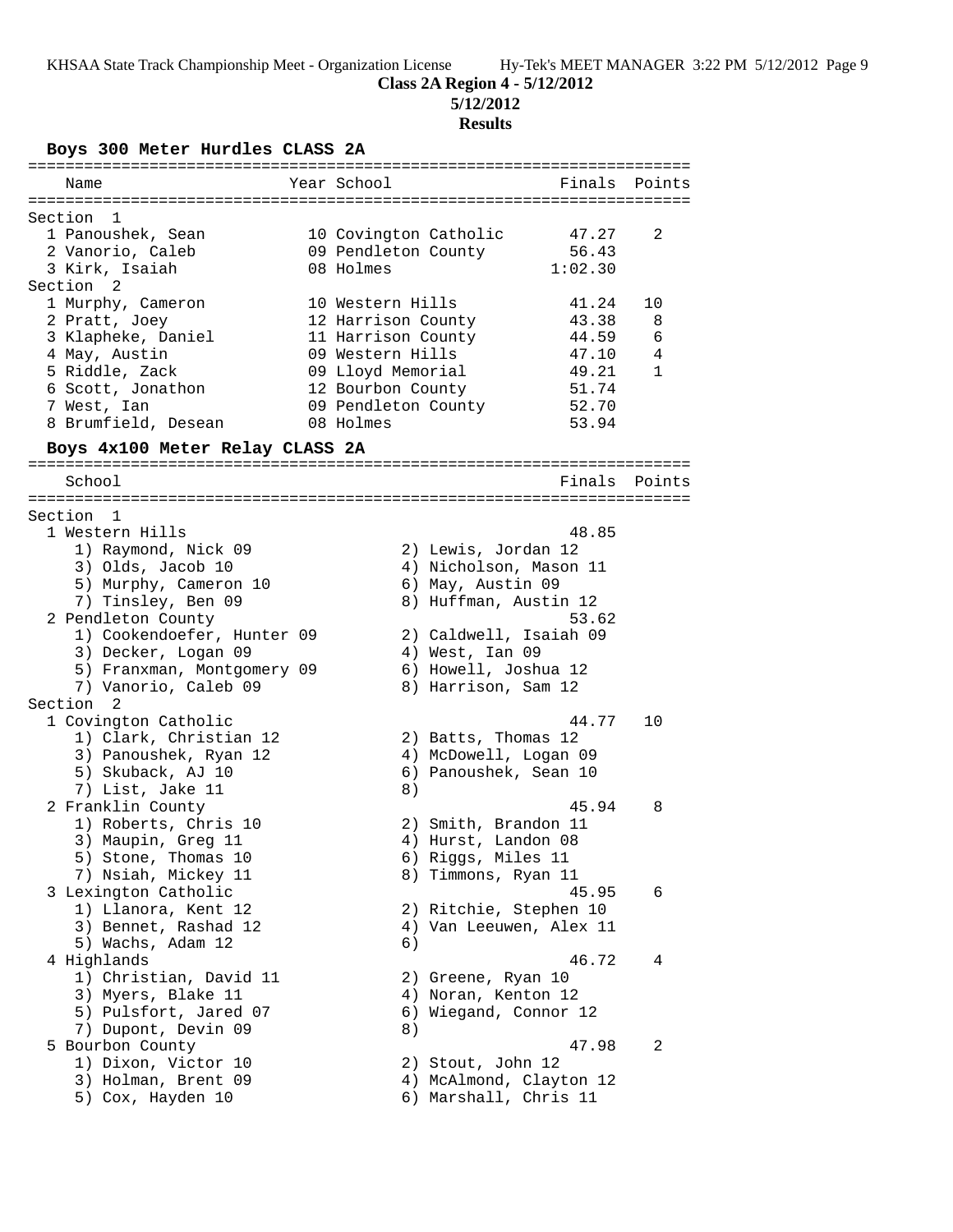**Class 2A Region 4 - 5/12/2012**

**5/12/2012**

#### **Results**

#### **....Boys 4x100 Meter Relay CLASS 2A**

7) Turner, Dalton 09 8) Gomez, Joey 11<br>6 Lloyd Memorial 6 Lloyd Memorial 48.26 1 1) Hunt, Ben 07 2) Fifer, Mike 09 3) Nawls, Darius 10 4) Gutierrez, Sergio 10 5) Evans, Jaquan 09 6) Goeke, Ryan 10 7) Riddle, Zack 09 8) Withers, Dylan 10 7 Holmes 48.75 1) Anderson, Daniel 11 2) Dickerson, Brian 09 3) Scruggs, Mikekale 11  $\hskip10mm 4$ ) Bowman, Trey 11 5) Waller, Darez 12 6) Brumfield, Desean 08 7) Kirk, Isaiah 08 8) Scruggs, Jonathan 10 -- Harrison County **DNF** 1) Kendall, Scott 11 and 2) Korona, Joe 12 3) Carter, Matt 12 (4) Anness, Ben 11 5) Talbott, Deshon 10 (6) Hunter, Justin 09 7) Klapheke, Daniel 11  $\hskip10mm$  8) Hurst, Derrick 11 **Boys 4x200 Meter Relay CLASS 2A** ======================================================================= School **Finals** Points **Points** Points **Points** Points **Points** Points **Points** Points **Points** Points **Points Points Points Points Points Points Points Points Points Points Points Points Points P** ======================================================================= 1 Harrison County 1:33.27 10 1) Hall, Campbell 12 2) Anness, Ben 11 3) Kendall, Scott 11 4) Clarke, Brandon 12 5) Carter, Matt 12 (6) Hunter, Justin 09 7) Talbott, Deshon 10 8) Gross, Eli 11 2 Franklin County 1:35.16 8 1) Hurst, Landon 08 2) Maupin, Greg 11 3) Stone, Thomas 10 (4) Timmons, Ryan 11 5) Smith, Brandon 11 (6) McCaskell, Lorenzo 10 7) Nsiah, Mickey 11 8) Roberts, Chris 10 3 Lexington Catholic 1:35.65 6 1) Llanora, Kent 12 2) Wachs, Adam 12 3) Wachs, Parker 11 (4) Bennet, Rashad 12 5) Ritchie, Stephen 10 (6) 4 Highlands 1:38.07 4 1) Christian, David 11 (2) Dupont, Devin 09 3) Myers, Blake 11 4) Noran, Kenton 12

- 5) Pulsfort, Jared 07 (6) Greene, Ryan 10 7) Wiegand, Connor 12 (8) 5 Bourbon County 1:38.44 2 1) Dixon, Victor 10 2) Cox, Hayden 10 3) McAlmond, Clayton 12 4) Holman, Brent 09 5) Gomez, Joey 11 6) Stout, John 12 7) Edmonds, C.J 11 8) Hopkins, Kentayvus 11 6 Western Hills 1:40.78 1 1) Olds, Jacob 10 2) Raymond, Nick 09 3) Murphy, Cameron 10 4) Nicholson, Mason 11 5) May, Austin 09 6) Tinsley, Ben 09 7) Lewis, Jordan 12 8) Huffman, Austin 12 7 Lloyd Memorial 1:41.07 1) Evans, Jaquan 09 2) Fifer, Mike 09
	-
- 5) Hunt, Ben 07 (6) Nawls, Darius 10
- 7) Riddle, Zack 09 8) Withers, Dylan 10
- 
- 3) Goeke, Ryan 10 4) Gutierrez, Sergio 10
	-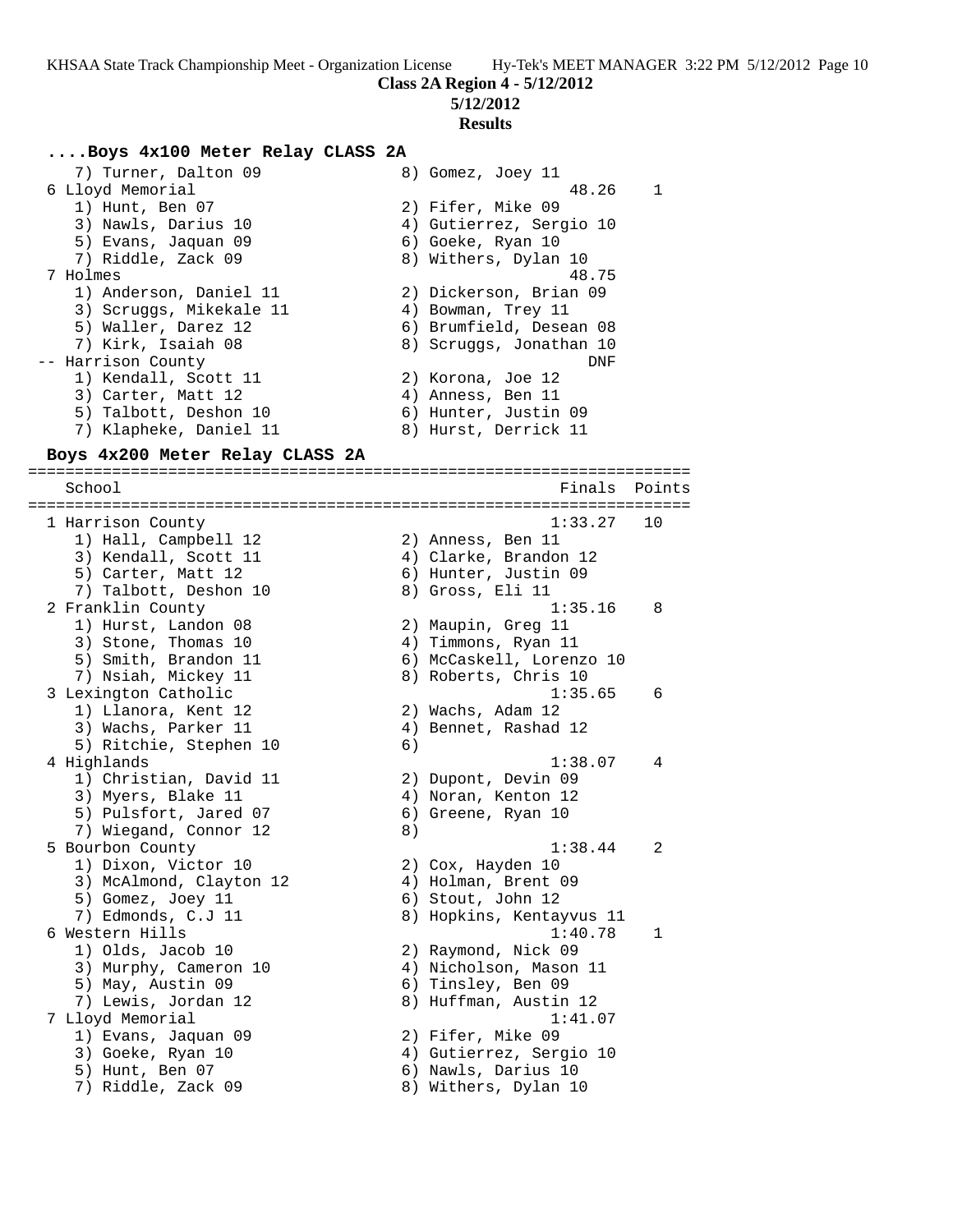**5/12/2012**

#### **Results**

#### **....Boys 4x200 Meter Relay CLASS 2A**

| 8 Pendleton County         | 1:46.74                    |
|----------------------------|----------------------------|
| 1) Cookendoefer, Hunter 09 | 2) Caldwell, Isaiah 09     |
| 3) Decker, Logan 09        | 4) Vanorio, Caleb 09       |
| 5) West, Ian 09            | 6) Franxman, Montgomery 09 |
| 7) Harrison, Sam 12        | 8) Burton, Derek 09        |
| -- Covington Catholic      | DO                         |
| 1) Clark, Christian 12     | 2) Panoushek, Sean 10      |
| 3) McDowell, Logan 09      | 4) List, Jake 11           |
| 5) Skuback, AJ 10          | 6) Batts, Thomas 12        |

#### **Boys 4x400 Meter Relay CLASS 2A**

======================================================================= School **Finals** Points ======================================================================= 1 Harrison County 3:29.50 10 1) Slucher, Nick 12 2) Hall, Campbell 12 3) Marsh, Jacob 12 4) Clarke, Brandon 12 5) Anness, Ben 11 6) Carr, Grant 10 7) Watkins, Brandon 11 and 8) Kendall, Scott 11 2 Lexington Catholic 3:29.67 8 1) Llanora, Kent 12 2) Baker, Thomas 12 3) Wachs, Adam 12 4) Babbage, Brian 12 5) Curtis, Allen 09 6) Laureano, Jack 09 7) Barger, Brooks 11 and 8) Wachs, Parker 11 3 Holmes 3:38.93 6 1) Waller, Darez 12 2) Keith, Jajuan 12 3) Mincy, Shawndale 08 4) Price, Marc 12 5) Bohannon, Kamal 12 6) Scruggs, Jonathan 10 7) Oder, Ryan 12 8) Anderson, Daniel 11 4 Western Hills 3:40.62 4 1) May, Austin 09 2) Huffman, Austin 12 3) Murphy, Cameron 10 4) Hughes, Grant 12 5) Isaacs, JP 10 6) Tinsley, Ben 09 7) Lewis, Jordan 12 (8) Nix, Tyler 11 5 Highlands 3:40.87 2 1) Christian, David 11 2) Dupont, Devin 09 3) Greene, Ryan 10 (4) Myers, Blake 11 5) Pulsfort, Jared 07 (6) Noran, Kenton 12 7) Wiegand, Connor 12 (8) 6 Covington Catholic 3:43.50 1 1) Kreke, Sean 12 2) Cummings, Colin 10 3) Flynn, Alex 12 4) Panoushek, Ryan 12 5) Panoushek, Sean 10 (6) List, Jake 11 7) Skuback, AJ 10 8) 7 Pendleton County 3:57.42 1) Franxman, Montgomery 09 2) Harrison, Sam 12 3) Cookendoefer, Hunter 09 4) Howell, Jacob 12 5) Decker, Logan 09 (6) Hanser, Jacob 12 7) West, Ian 09 8) Vanorio, Caleb 09 8 Bourbon County 4:00.01 1) Turner, Dalton 09 2) Dixon, Victor 10 3) Wright, Alex 09 4) Stout, John 12 5) Soriano, Joel 12 6) Yazell, Michael 11 7) Cox, Hayden 10 8) Gomez, Joey 11